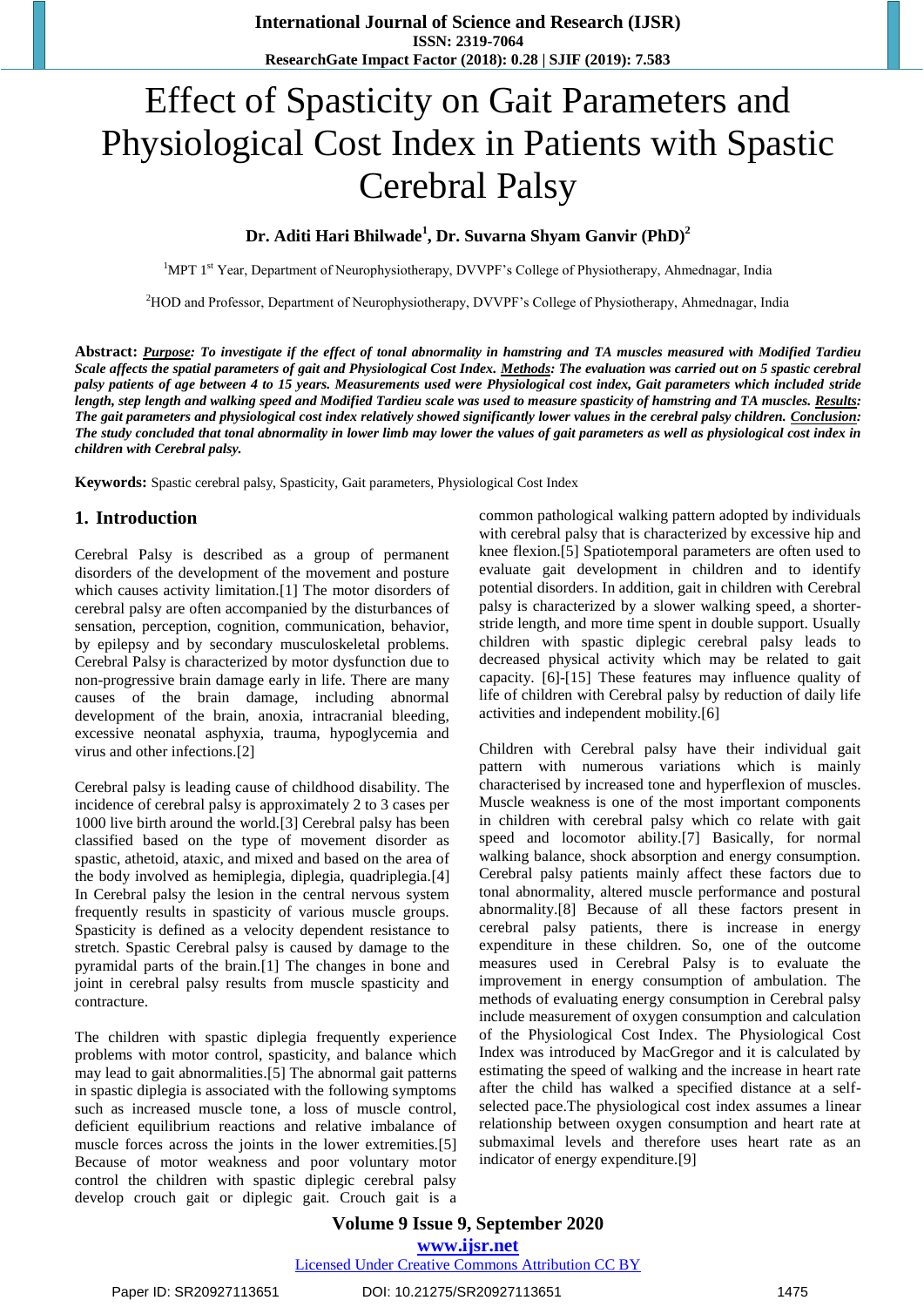#### **International Journal of Science and Research (IJSR) ISSN: 2319-7064 ResearchGate Impact Factor (2018): 0.28 | SJIF (2019): 7.583**

Several studies have been conducted that compare the Physiological Cost Index between normal children and patients with Cerebral palsy. One of the distinct factors affecting Physiological Cost Index with Cerebral palsy is the tonal abnormality in lower limb. However, it is unclear if the extent of tonal abnormality is related to gait parameters and in turn in Physiological Cost Index, within a group of subjects with Physiological Cost Index. Hence this pilot study is conducted to investigate if the extent of tonal abnormality in hamstring and TA muscles measured with Modified Tardieu Scale affects the spatial parameters of gait and Physiological Cost Index.

## **2. Methodology**

This is a pilot study which is a part of longitudinal research project spanning over two years the evaluation was carried out on 5 spastic diplegic children, out of which 3 were girls and 2 were boys. All subjects were aged between 4 to 15 years. The following inclusion and exclusion criteria were used for selection of children with Cerebral palsy: children with Cerebral palsy should be a clinical diagnosis with spastic diplegic Cerebral palsy, Spastic diplegia patients who were able to walk without support and were therefore classified as Gross Motor Function Classification (GMFC) System level I or II, the patients between age group of 4 to 15 years and patients who were able to follow the commands were included in the study. The children who had undergone orthopaedic intervention that is selective dorsal rhizotomy then patient with any medical condition such as cardiovascular disease, the children whose Gross motor function classification score is more than 3 and the children who received Botulinum treatment from last 6 months all were excluded from the study.All subjects and their parents received full information about the study and they were provided the written informed consent prior to their participation in the study.

The gait analysis on all the subjects was done by manual method that is by instructing the participant to walk barefoot with their normal speed on a 5-mt stretch of plain white paper with inked foot within a fixed time and it was recorded using a stopwatch. Prior to data collection, all participants had an opportunity to practice walking, as first few steps were discarded.The gait parameters analysed were step length, stride length, cadence and gait speed which was calculated. Step length was calculated by measuring the distance between heel strike of one extremity to heel strike of opposite extremity. Stride length was calculated by measuring the distance between heel strike of one extremity to heel strike of same extremity. Cadence was calculated by counting the number of steps taken by the participant. Gait speed was calculated by recording the time using a stopwatch which was taken by a participant to complete 5mt distance.

Then spasticity of hamstrings andTA muscles of all the subjects was measured using Modified Tardieu Scale. It is used to measure spasticity that takes into account resistance to passive movement at both slow and fast speed. The angle of muscle reaction was measured in which R1 and R2 was calculated as R1 is defined as angle in which a catch is found during quick stretch (V3) and R2 is defined as the angle of full range of motion which is taken at very slow speed (V1). The difference in R1 & R2 angle represents the dynamic tone component of a muscle. The Tardieu Scale differentiates spasticity from contracture, and having had good reliability and validity.

Physiological cost index was measured to determine the efficiency of the gait in children with cerebral palsy which is used as a simple, indirect measure of oxygen cost during exercise. For assessing Physiological cost index, firstly the participants were asked to sit comfortably on a chair for 5 minutes till that time resting heart rate was recorded using pulse oximeter, then the participants were asked to walk for 10-meter distance by that time walking pulse rate and speed was recorded using stop watch and using these data, the Physiological Cost Index will be calculated.

Formula for calculation PCI is PCI (beats/min)  $=$  Walking heart rate – Resting heart rate / walking speed (m/min)

## **3. Result**

The baseline demographic characteristics of the subjects enrolled in the study were as follows. As there were 3 girls and 2 boys and the mean age of the subjects with CP are 9±4. The following table describes the mean score of hamstrings and TA muscle spasticity which was measured by Modified Tardieu scale, gait parameters including step length, stride length & walking speed and Physiological cost index of all the 5 children with cerebral palsy.

|       |               |      | <b>Table:</b> Showing Spasucity, Galt parameters & FCT |             |            |          |
|-------|---------------|------|--------------------------------------------------------|-------------|------------|----------|
| S. No | Mean Score    |      | Stride                                                 | <b>Step</b> |            | Walking  |
|       | of Spasticity |      | Length                                                 | Length      | <b>PCI</b> | Speed    |
|       | Hamstring     | TA   | (cm)                                                   | (cm)        |            | (mt/sec) |
|       | 6.5           | 9.0  | 27.8                                                   | 23.9        | 0.23       | 0.33     |
| 2     | 10.0          | 6.5  | 43.6                                                   | 19.0        | 0.12       | 0.25     |
| 3     | 6.0           | 6.0  | 22.1                                                   | 14.3        | 0.14       | 0.20     |
| 4     | 9.0           | 3.0  | 56.15                                                  | 26.83       | 0.18       | 0.27     |
| 5     | 45.0          | 10.0 | 44.4                                                   | 20.84       | 0.11       | 0.18     |

**Table:** Showing Spasticity, Gait parameters & PCI

## **4. Discussion**

The aim of this pilot study was to describe if the tonal abnormality in hamstring and TAmuscles affect the spatial parameters of gait and Physiological Cost Index in the patients with Cerebral palsy. Our findings showed significantly lower spatiotemporal gait parameters, including walking speed, step length and stride length in children with spastic diplegic Cerebral palsy than in normal developmental children in the presence of mild spasticity in hamstrings and TA muscles. It usually occurs because of spasticity, motor weakness and poor voluntary motor control, children with Cerebral palsy use a wider step width than normal developmental children.[6]

According to the previous studies, when comparison was done between normal developmental children and cerebral palsy children it was observed that walking speed was considerably reduced in children with cerebral palsy. One of the factors responsible can be due to increase tone in one of the group of muscles which does not allow relaxation of opposite group and hence required extra effort to walk.[10]

#### **Volume 9 Issue 9, September 2020 www.ijsr.net** Licensed Under Creative Commons Attribution CC BY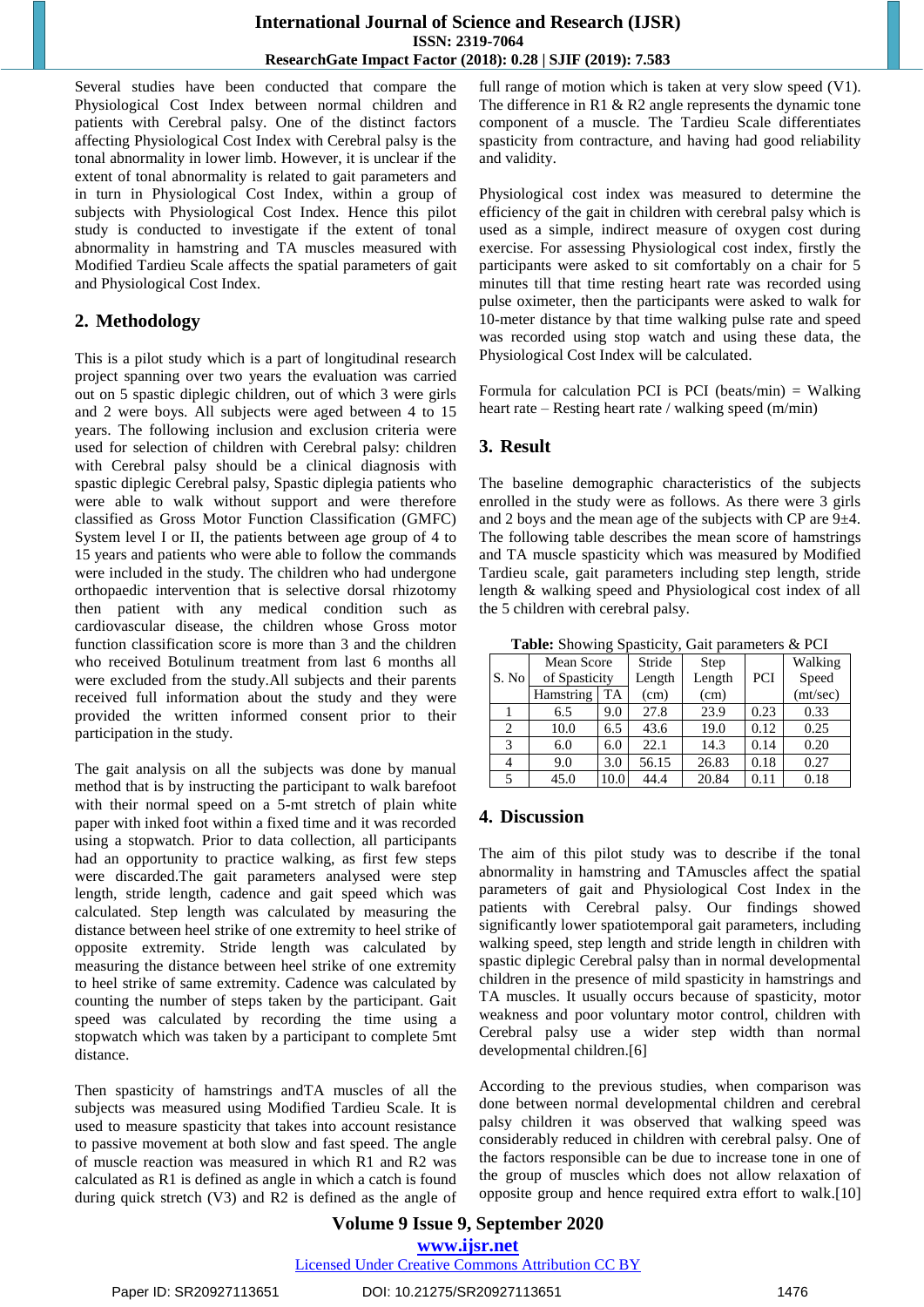#### **International Journal of Science and Research (IJSR) ISSN: 2319-7064 ResearchGate Impact Factor (2018): 0.28 | SJIF (2019): 7.583**

Another factor depends, because of the abnormal muscle tension of children with cerebral palsy, in this children their coordination and balance are poor and there are more unusual fluctuations during the process of walking. This type walking results in the backward motion of the upper body which manages continuous flexion of the hip joint, and mainly in children with cerebral palsy the trunk angle changes from the both sides when children walk.[14]-[16]

Our findings are consistent with those of previous studies reporting that there is deterioration of gait function and altered gait pattern in children with cerebral palsy and it was observed that one of the children with cerebral palsy had increase in the tonal abnormality as compare to other children which resulted in decrease in physiological cost index and walking speed than others which in turn results in increase in energy consumption in the child with large degree of spasticity.

One of the studies done by Pauk et al, in which they determine the differences and the comparison in spatialtemporal gait parameters and magnitude of plantar pressure distribution between children with spastic diplegia Cerebral palsy and typical children. The result in theirstudy showed that there were significantly different gait parameters in children with spastic diplegic cerebral palsy than in typical children, especially of lower spatial-temporal gait parameters such as velocity, stride length, and step length. The mechanism suggested in the study was because of motor weakness and poor voluntary motor control, children with cerebral palsy use a wider step width than typical children, suggesting that children with cerebral palsy may choose a wider base of support in order to stabilize the centre of mass.[5]

One of the study done by Bhise et al, in this study the result showed that walking with orthosis in spastic diplegic cerebral palsy children showed higher costs of energy and slower walking speed compared to normal children, and the Physiological cost index of walking with orthosis in children with spastic diplegic cerebral palsy is less as compared to without orthosis that is gait is more energy efficient with orthosis. The mechanism related to ankle foot orthosis is that it is used as a pendular gait pattern which allows better energy recovery and leads to increase in energy variation, which meant that the work per meter on the Centre of mass is fixed. Spastic diplegic cerebral palsy mainly requires elevated energy consumption during walking as compared to normal individuals, mainly this occurs when there is knee flexion contracture which leads to increase requirements of gait.[11]

Another study done by Furukawa et al, the result in this study showed that the deterioration of walking duration in children with cerebral palsy might be caused by walking coordination and stability to joint deformity, spasm or muscle weakness.[12]

In this pilot study it was seen that tonal abnormality in lower limb may lower the gait parameters as well as physiological cost index in children with Cerebral palsy as compare to normal children. In the current pilot study combined effect of Hamstrings and TA has been observed. Spasticity in Hamstrings and TA muscles may have a different impact on gait parameters and hence further study can be conducted investigating the effect of individual muscle spasticity on gait parameters.

# **5. Conclusion**

The study concluded that tonal abnormality in hamstring and TAmuscle may affect gait parameters as well physiological cost index in children with Cerebral palsy.

# **6. Acknowledgments**

I would like to thank my esteemed guide Dr.Suvarna Ganvir, Professor and HOD, Department of Neurophysiotherapy, DVVPF's COPT, Ahmednagar, has been a constant source of support throughout the study. I would also like to thank my colleagues and my seniors for guiding me as and when required during the study.

#### **Funding** – None

#### **Conflict of Interest** – None Reported

#### **References**

- [1] Chandan Kumar; Vaidya Snehashri. Effectiveness of Myofascial Release on Spasticity and Lower Extremity Function in Diplegic Cerebral Palsy: Randomized Controlled Trial Int J Phys Med Rehabil .2014;3(1):1-9
- [2] Jibi Paul, Senthil Nathan C.V; et.al. Effectiveness of Myofascial release in reduction of hamstrings spasticity among diplegic cerebral palsy children. International Journal of Medical and Exercise Science. 2018;4(1):453-458
- [3] AktaBhalara. Immediate effect of Myofascial release on spasticity in spastic cerebral palsy patients. International Journal of Current Research and Review .2012;4(16):9-19
- [4] AktaBhalara; Dhaval Talsaniya. Short Term Effect of Myofascial Release on Calf Muscle Spasticity in Spastic Cerebral Palsy Patients. International Journal of Health Sciences & Research. 2014;4(9):188-194
- [5] Pauk J, Ihnatouski M, Daunoraviciene K, Laskhousky U, Griskevicius J. Research of the spatial-temporal gait parameters and pressure characteristic in spastic diplegia children. Acta of bioengineering and biomechanics. 2016;18(2).
- [6] Kim CJ, Son SM. Comparison of spatiotemporal gait parameters between children with normal development and children with diplegic cerebral palsy. Journal of physical therapy science. 2014;26(9):1317-9.
- [7] Johnson DC, Damiano DL, Abel MF. The evolution of gait in childhood and adolescent cerebral palsy. Journal of Pediatric Orthopaedics. 1997 May 1;17(3):392-6.
- [8] Schenker R, Coster W, Parush S. Participation and activity performance of students with cerebral palsy within the school environment. Disability and rehabilitation. 2005 May 20;27(10):539-52.
- [9] Raja K, Joseph B, Benjamin S, Minocha V, Rana B. Physiological cost index in cerebral palsy: its role in

#### Licensed Under Creative Commons Attribution CC BY